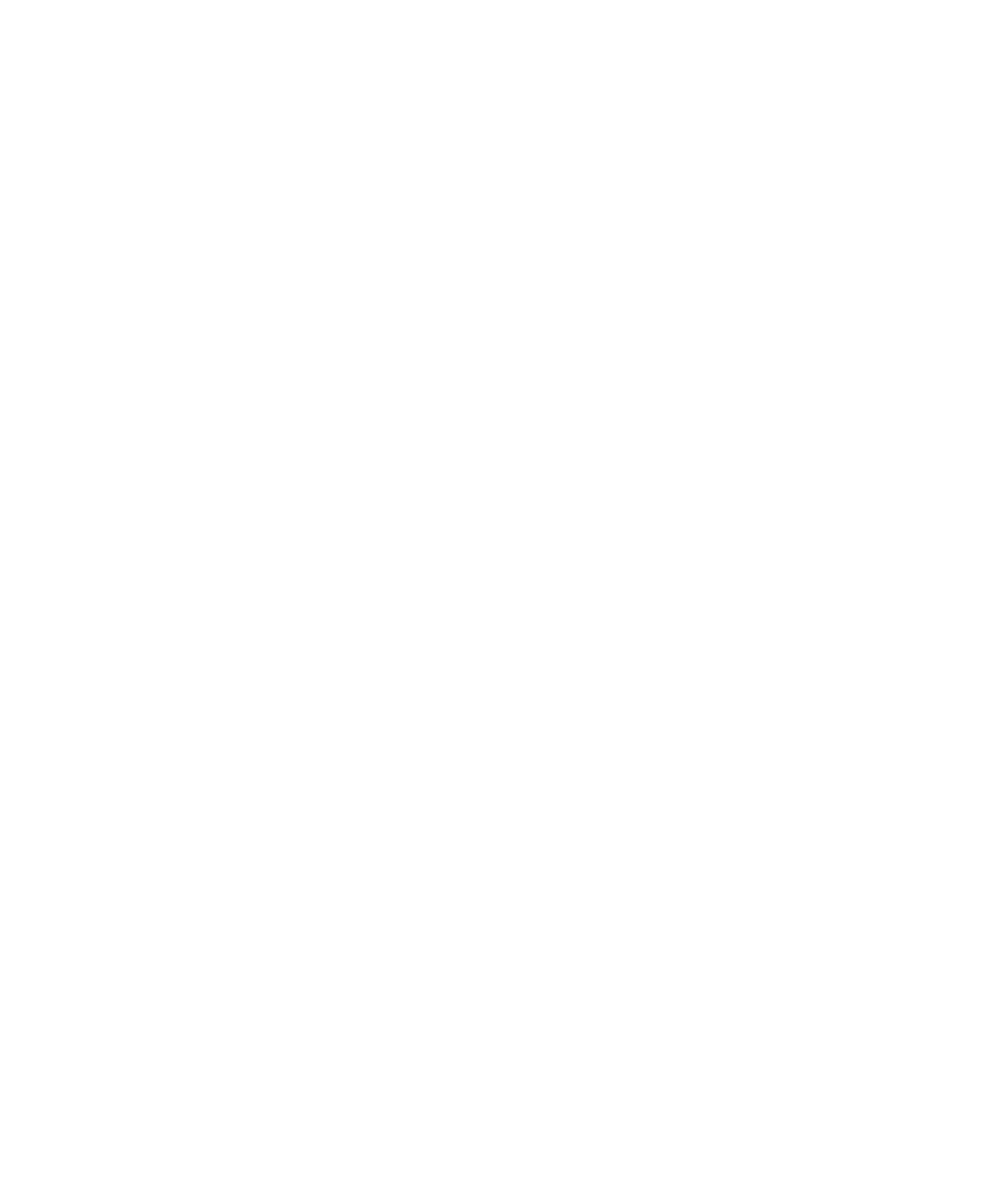# **FCC STATEMENT**

1.This device complies with Part 15 of the FCC Rules. Operation is subject to the following two conditions:

(1) This device may not cause harmful interference.

(2) This device must accept any interference received, including interference that may cause undesirable operation.

2.Changes or modifications not expressly approved by the party responsible for compliance could void the user's authority to operate the equipment.

NOTE: This equipment has been tested and found to comply with the limits for a Class B digital device, pursuant to Part 15 of the FCC Rules. These limits are designed to provide reasonable protection against harmful interference in a residential installation.

This equipment generates, uses and can radiate radio frequency energy and, if not installed and used in accordance with these instructions, may cause harmful interference to radio

communications. However, there is no guarantee that interference will not occur in a particular installation. If this equipment does cause harmful interference to radio or television reception, which can be determined by turning the equipment off and on, the user is encouraged to try to correct the interference by one or more of the following measures:

Reorientate or relocate the receiving antenna.

Increase the separation between the equipment and receiver. Connect the equipment into an outlet on a circuit different from that to which the receiver is connected.

Consult the dealer or an experienced radio/TV technician for help.

RF warning statement:

The device has been evaluated to meet general RF exposure requirement. The device can be used in portable exposure condition without restriction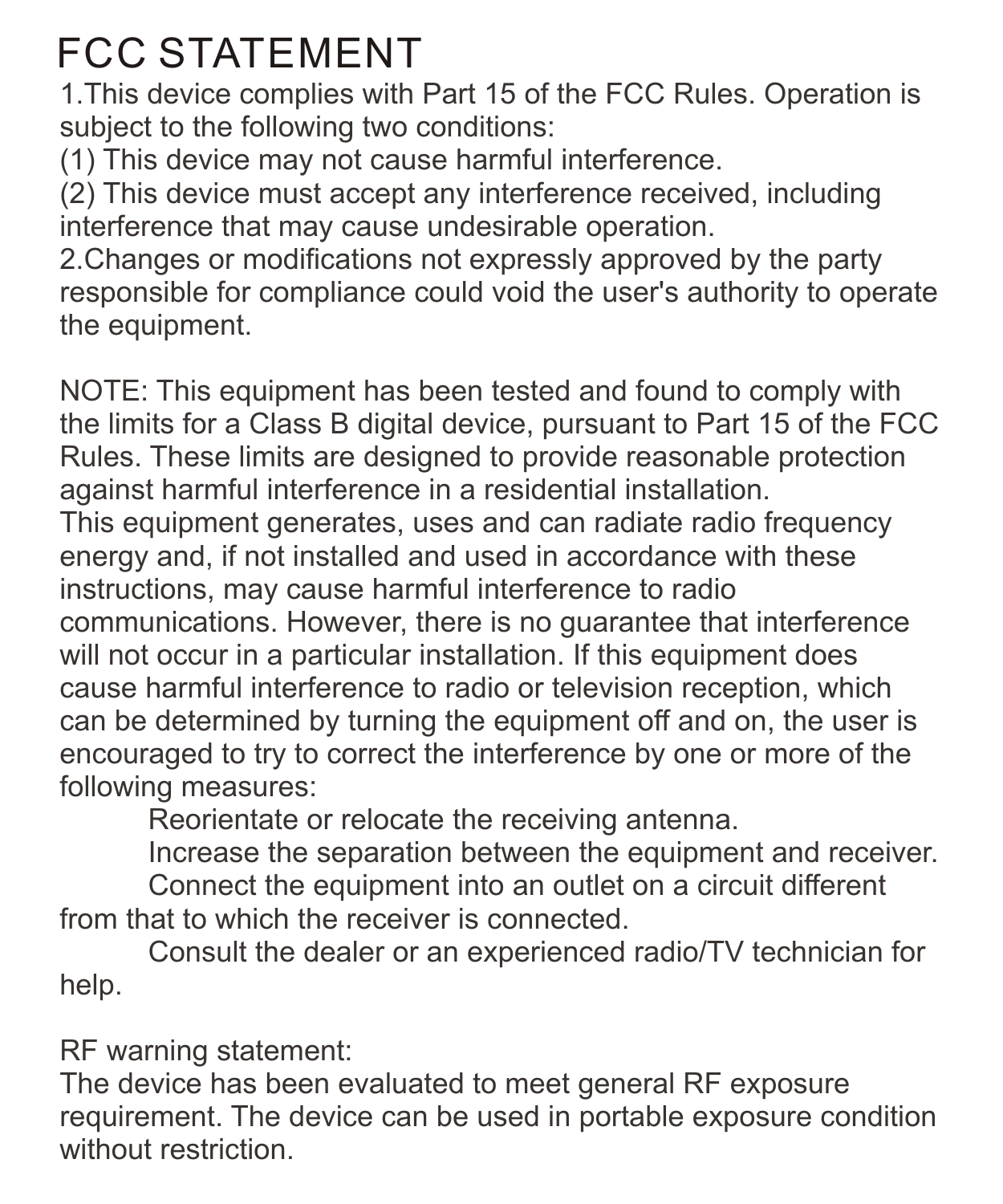#### **Sanho Manufacturer's Limited Warranty**

Sanho warrants to the end user, that this product, excluding content and or software supplied with or on the product, will be free from material defects in manufacture, will conform to Sanho's published product specifications and be fit for normal use during the Warranty Period specified below commencing on the date of purchase provided that the product is legally placed on the market. To make a warranty claim please contact Sanho at the telephone number below or support@hypershop.com within the Warranty Period and provide proof of purchase (showing date and place of purchase and name of the reseller) and product name, type and number. You may return the product after first obtaining a Return Material Authorization number and following any other guidelines listed. For further information see www.hypershop.com. Sanho may at its option repair this product or provide you with an equivalent product; and if unable to repair or replace the product, will refund the purchase price. Sanho will not be liable for indirect or consequential damage (including loss of data), or for damage caused by improper use (including use in an incompatible device and use not in accordance with the instructions), or by improper installation, unprofessional repair, modification or accident. This constitutes Sanho's entire liability which will never exceed the price you paid for it, plus the necessary costs you made for the warranty claim. Sanho products must not be used in applications where failure could threaten injury or life, such as life support systems. National, state and local laws may grant you other rights that are not affected by this warranty.

Warranty Period: 1 Year

Sanho Corporation 47456 Fremont Blvd. Fremont, CA 94538, U.S.A. Tel: +1-408-737-7878

Additional terms and conditions can be found at www.hypershop.com Usage of this product constitute acceptance of these terms and conditions.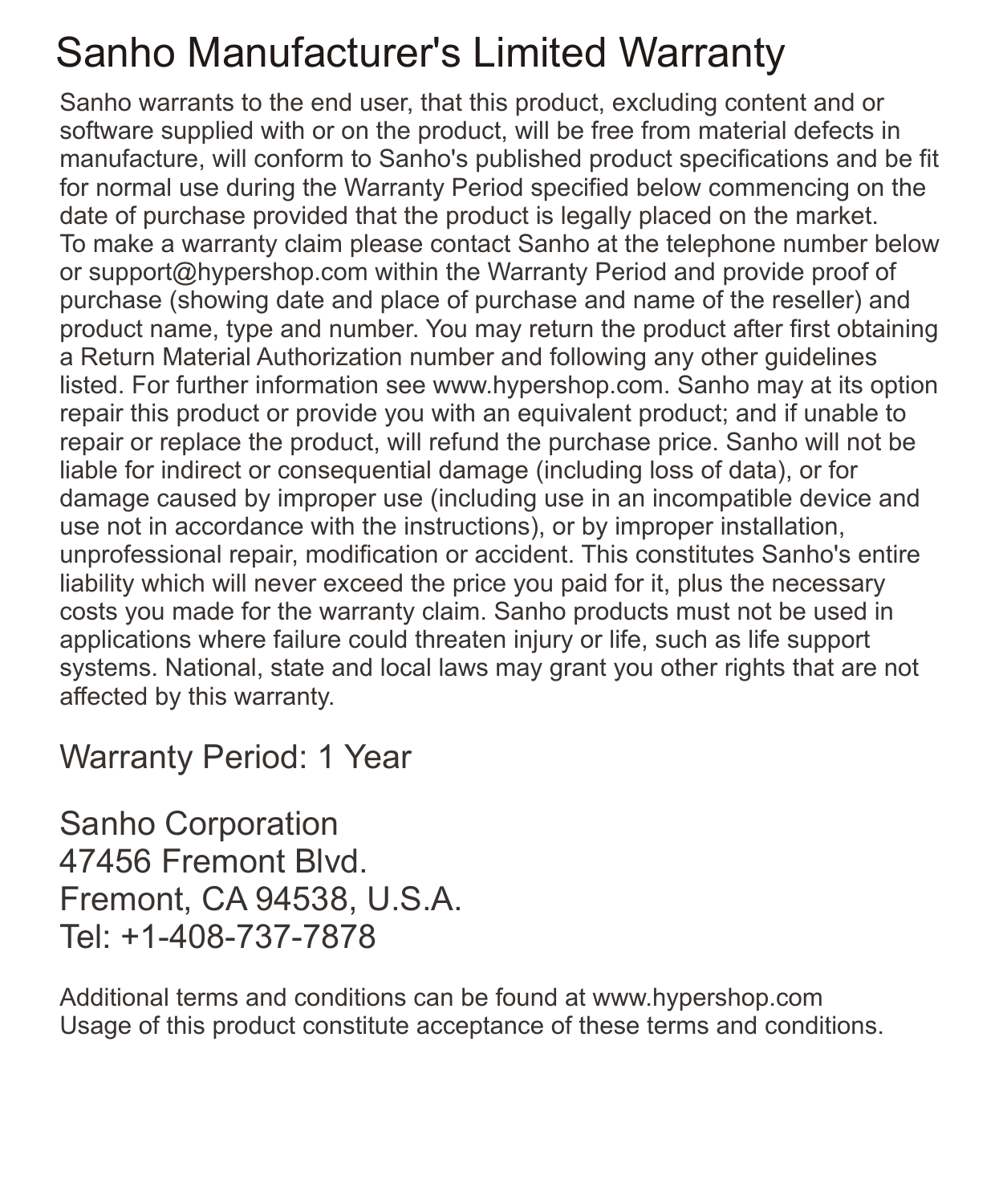# **Content**

What's In The Box Battery Management Using iUSBport As Wireless Storage Access USB Mass Storage Device Before Unplugging USB Mass Storage Device Normal Shutdown Change SSID & Password Connect iUSBport to an existing WiFi network Accessing iUSBport in Mac OS Accessing iUSBport in Windows Standard Network Service List Specification Charging Battery Using iUSBport As USB Charger Copy Memory Card To USB H.D.D. Upgrading the Firmware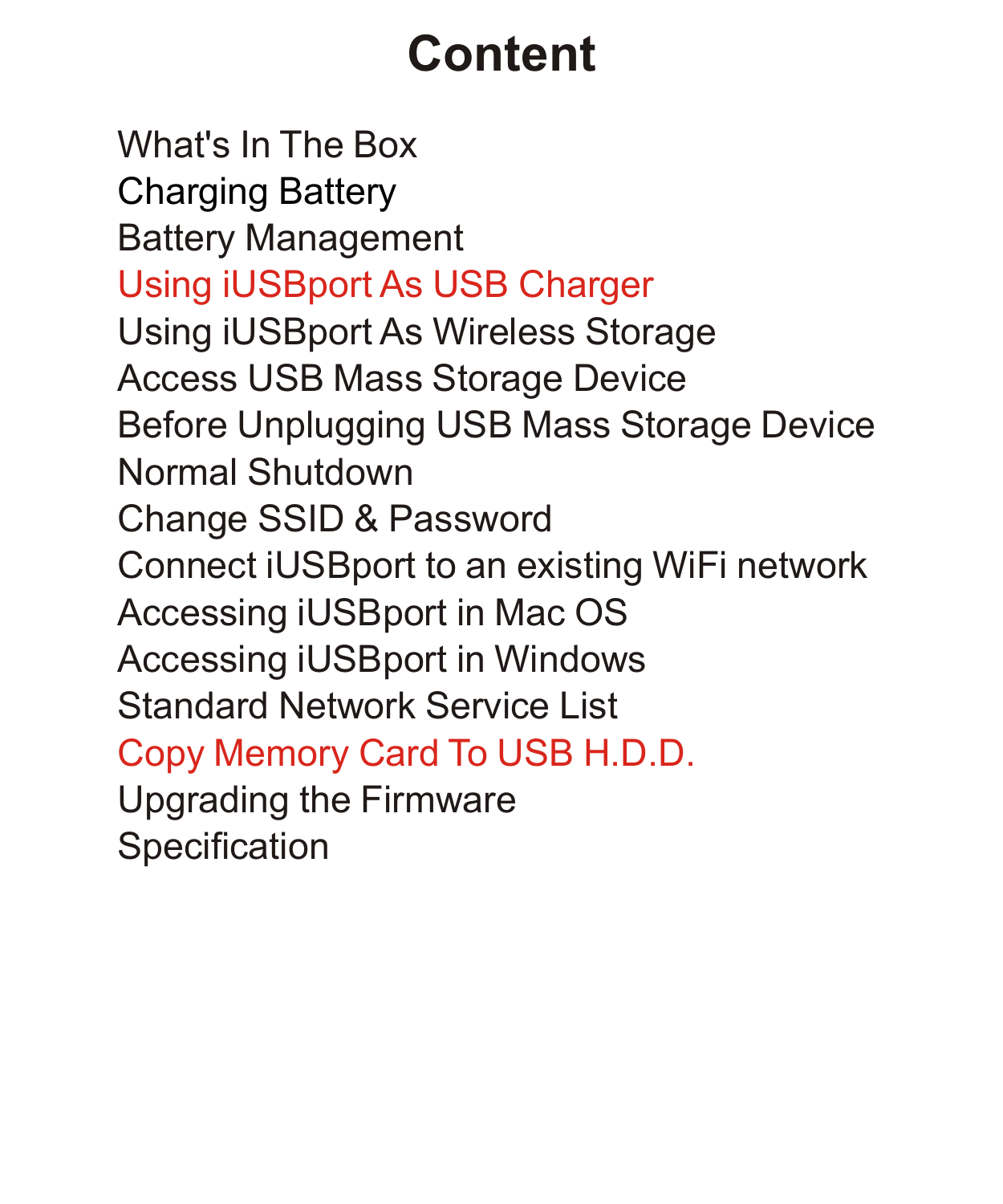**What's In The Box**

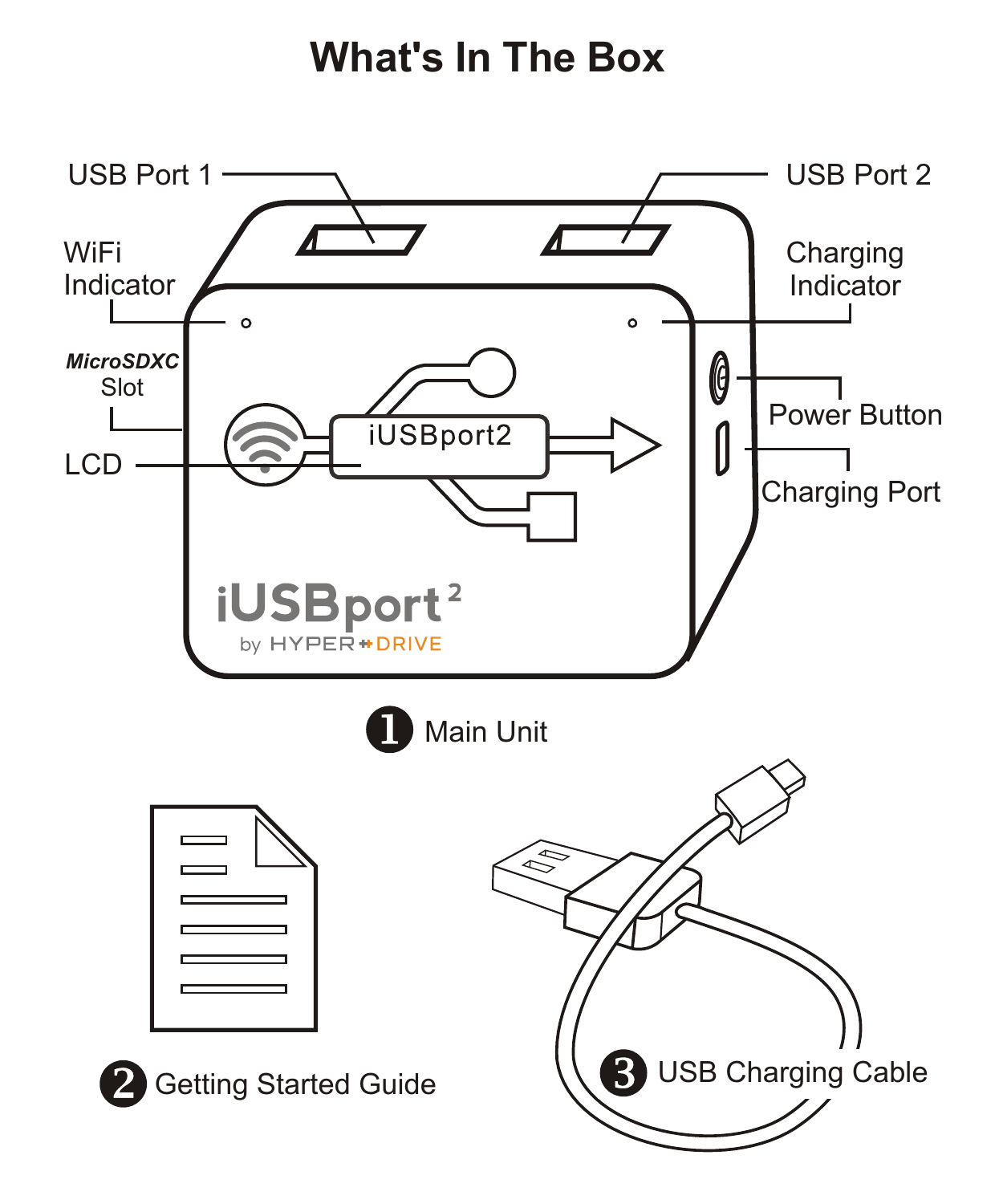# **Charging Battery**

**The product package does not include a USB charger. We recommend that you use a tablet (e.g. iPad) USB charger (5V/2A) to charge the battery.**

The charging indicator will light up orange during charging. When the battery is fully charged, the charging indicator will turn green. (~6hrs to full charge from empty)

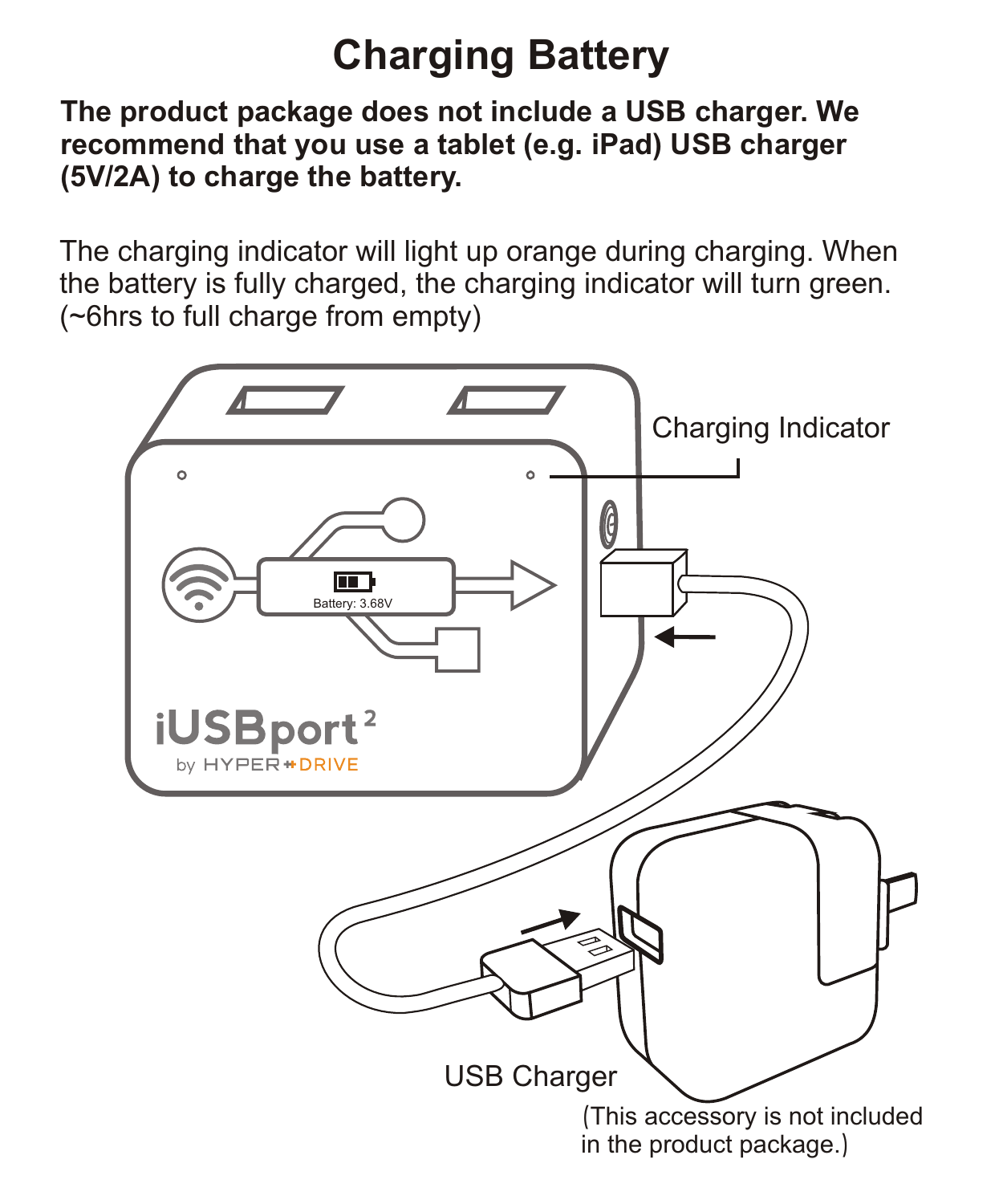**i** iUSB port can detect a low battery. Once the battery runs low, the red LED will light up and LCD will display a warning message:



#### After displaying 'Low Battery' for 3 minutes, iUSBport will turn off automatically.

**2** To conserve power, iUSBport will turn off automatically if there is no active connection for a specified time. By default, this function is disabled. You can modify this timer from 30 minutes to 120 minutes.

#### NOTE: If a PC connects to **iUSBport** via Samba protocol, it will not turn off automatically until you turn off your PC.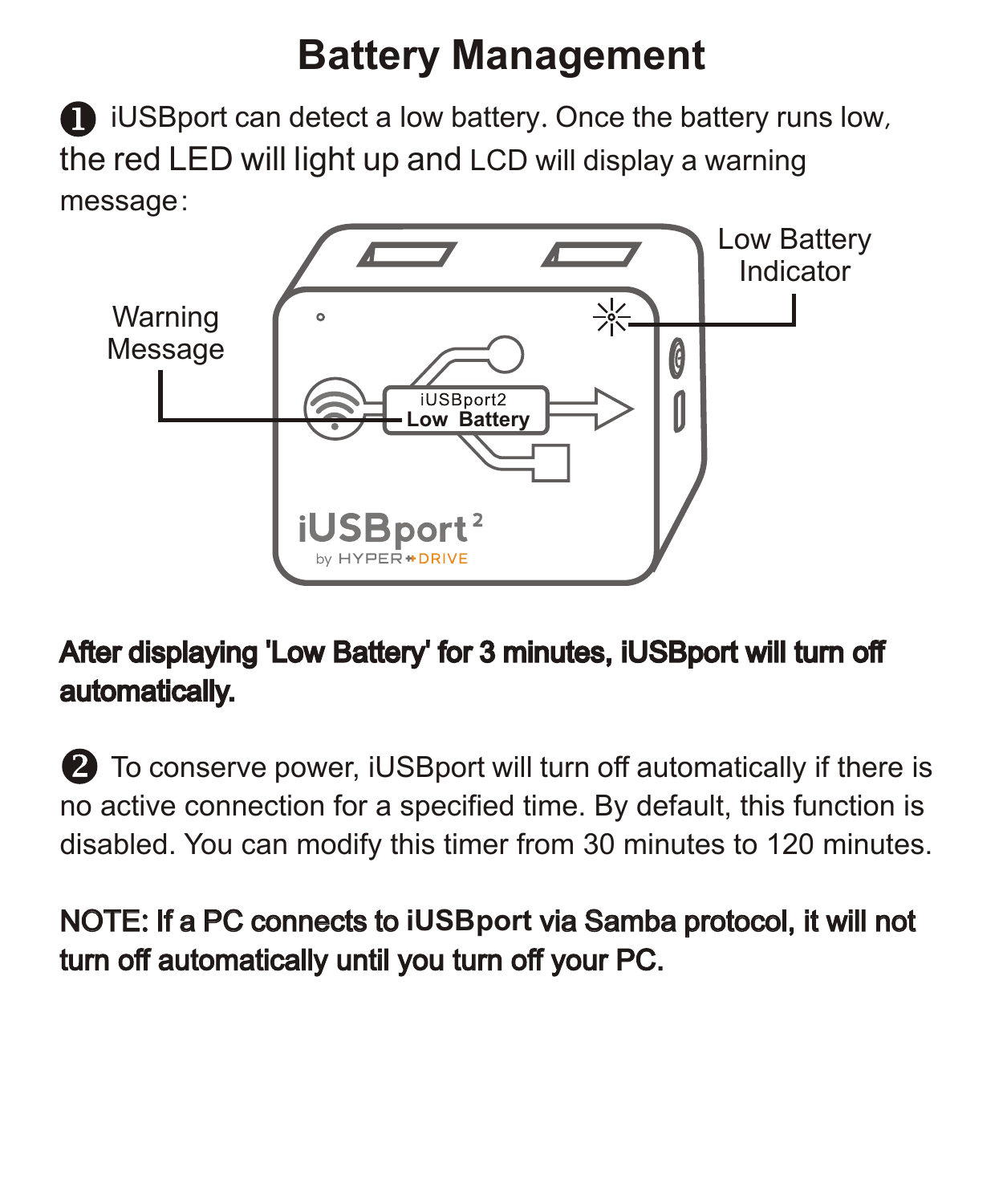### **Using iUSBport As USB Charger**

iUSBport is able to act as a USB charger which can charge a wide range of mobile device. It outputs 5V 1000mA power via two standard USB A Female ports.



**Press power button again to turn off iUSBport**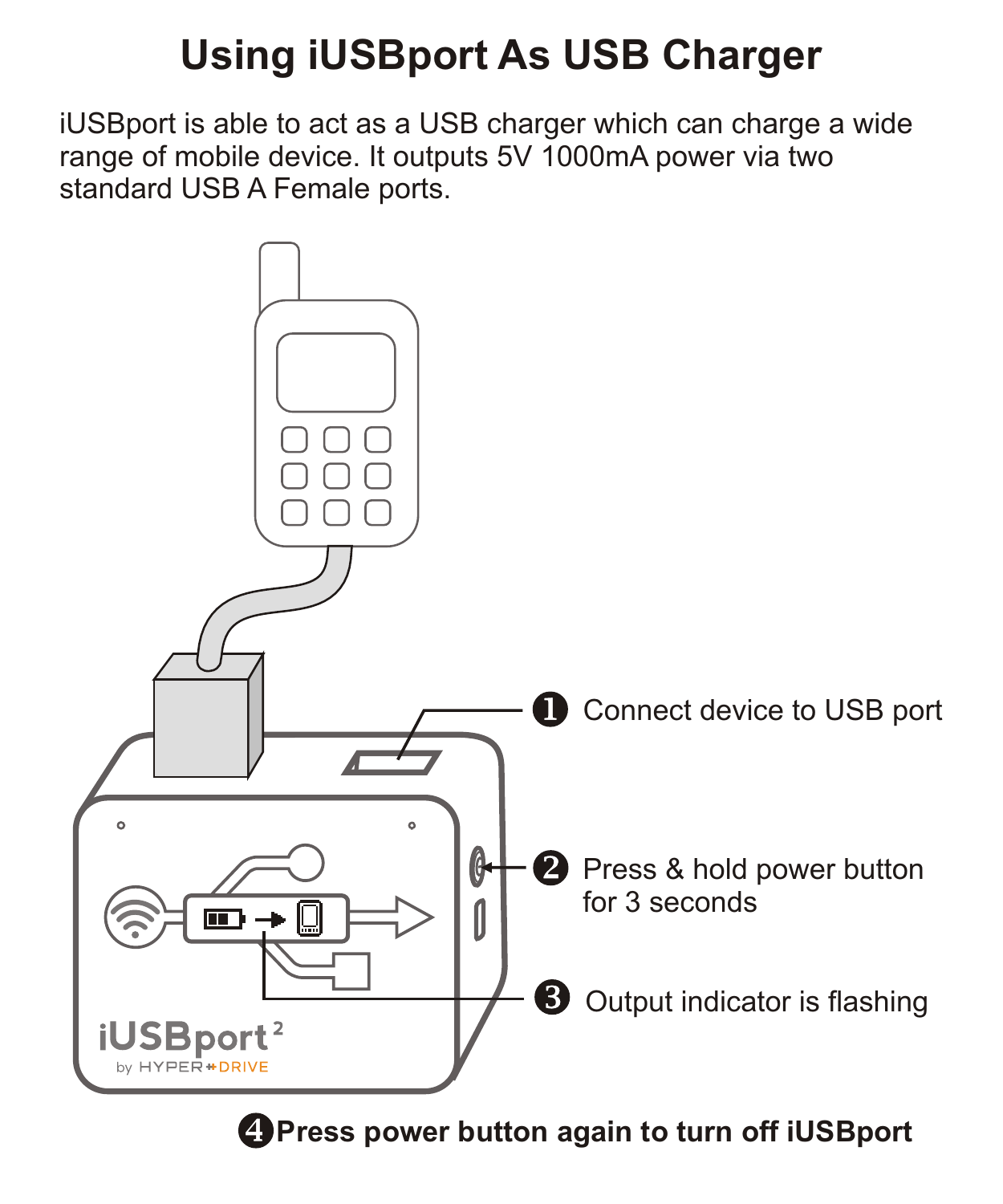#### **Using iUSBport As Wireless Storage**

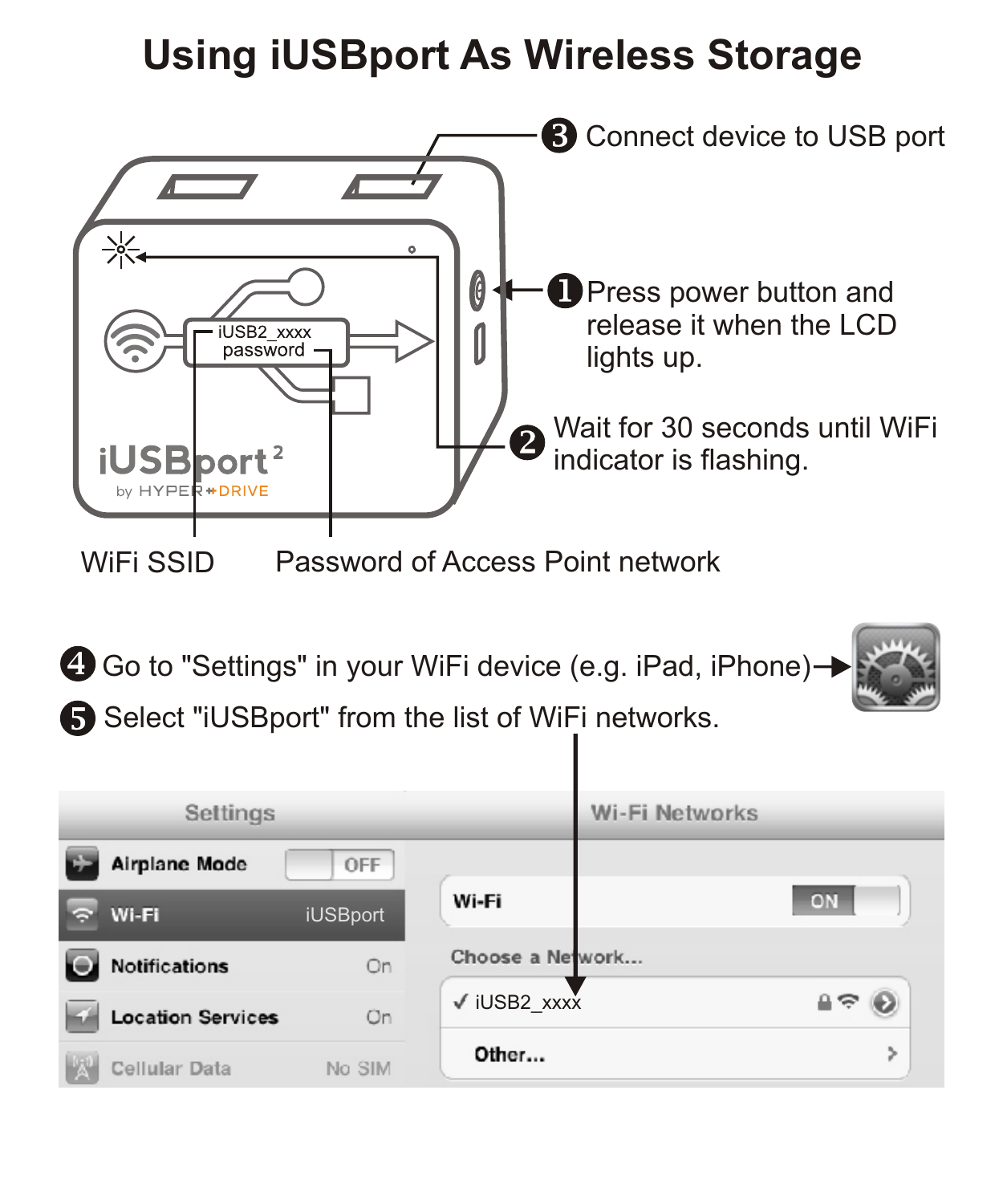#### **Access USB Mass Storage Device**

Select "Safari" or any web browser on WiFi device (e.g. iPad, iPhone)



Enter '**http://199.0.0.1**' in the URL address bar of the web browser.

The contents of the USB device will be displayed in the browser.



**We recommend using Safari or Chrome browser**  Tip**as much as possible. Other browsers may not be able to display the full user interface.**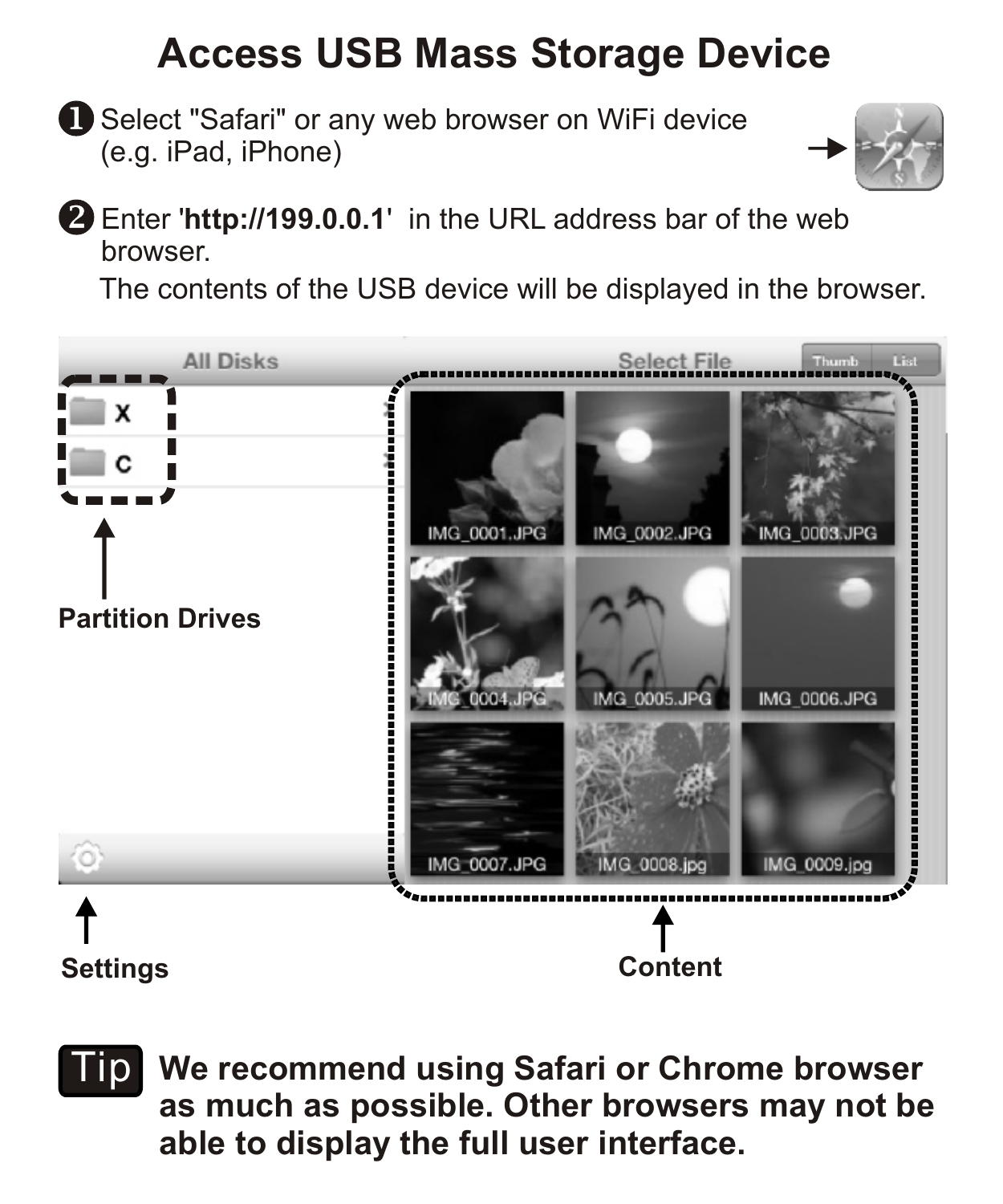#### **Before Unplugging USB Mass Storage Device**



#### **(Alternate Method) Remote Unload USB**

| Click "Setting"  | <sup>2</sup> Tap "Safely Remove:" |               |
|------------------|-----------------------------------|---------------|
| <b>All Disks</b> | SSID:                             | iUSB2_35BA >  |
| x                | <b>WLAN Station:</b>              |               |
| C                | SSID:                             | Off >         |
|                  | IP Address:                       |               |
|                  | <b>USB Device:</b>                |               |
|                  | Safely Remove:                    | $\rightarrow$ |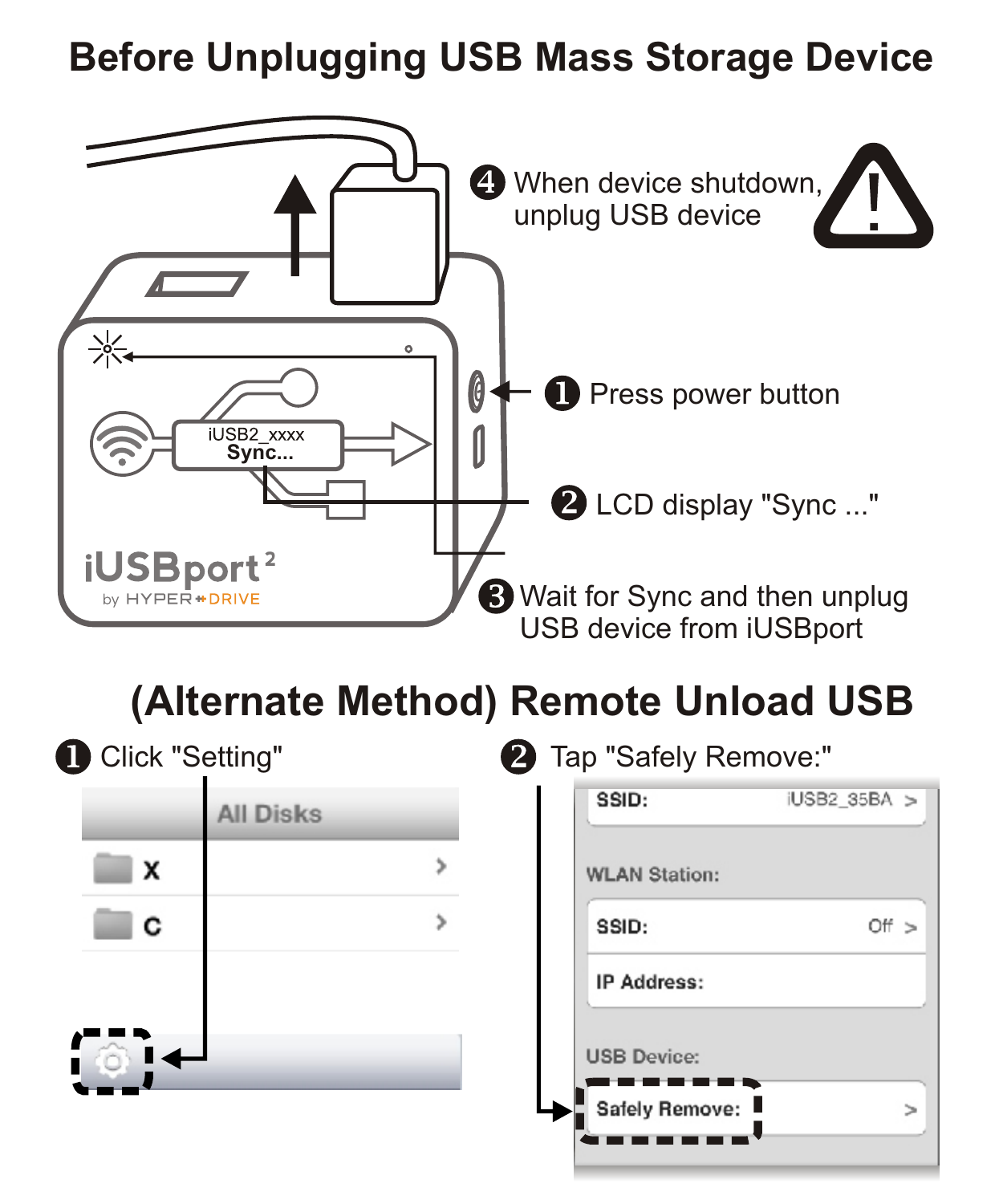#### **Normal Shutdown**



### **Force Shutdown**

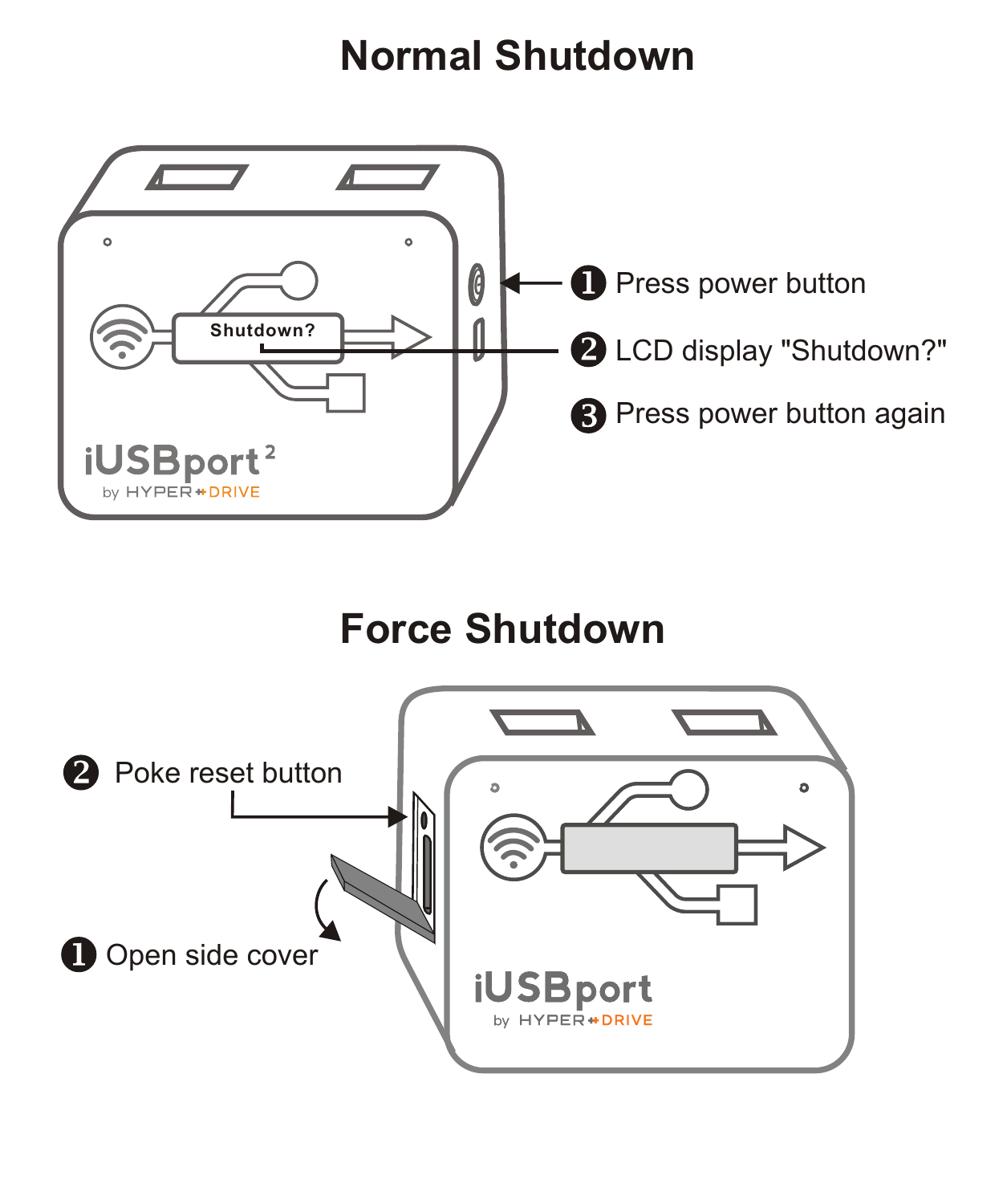### **Change SSID & Password**

Don't forget to change default SSID & password to yours. Otherwise, unauthorized users are able to access your iUSBport and its data.

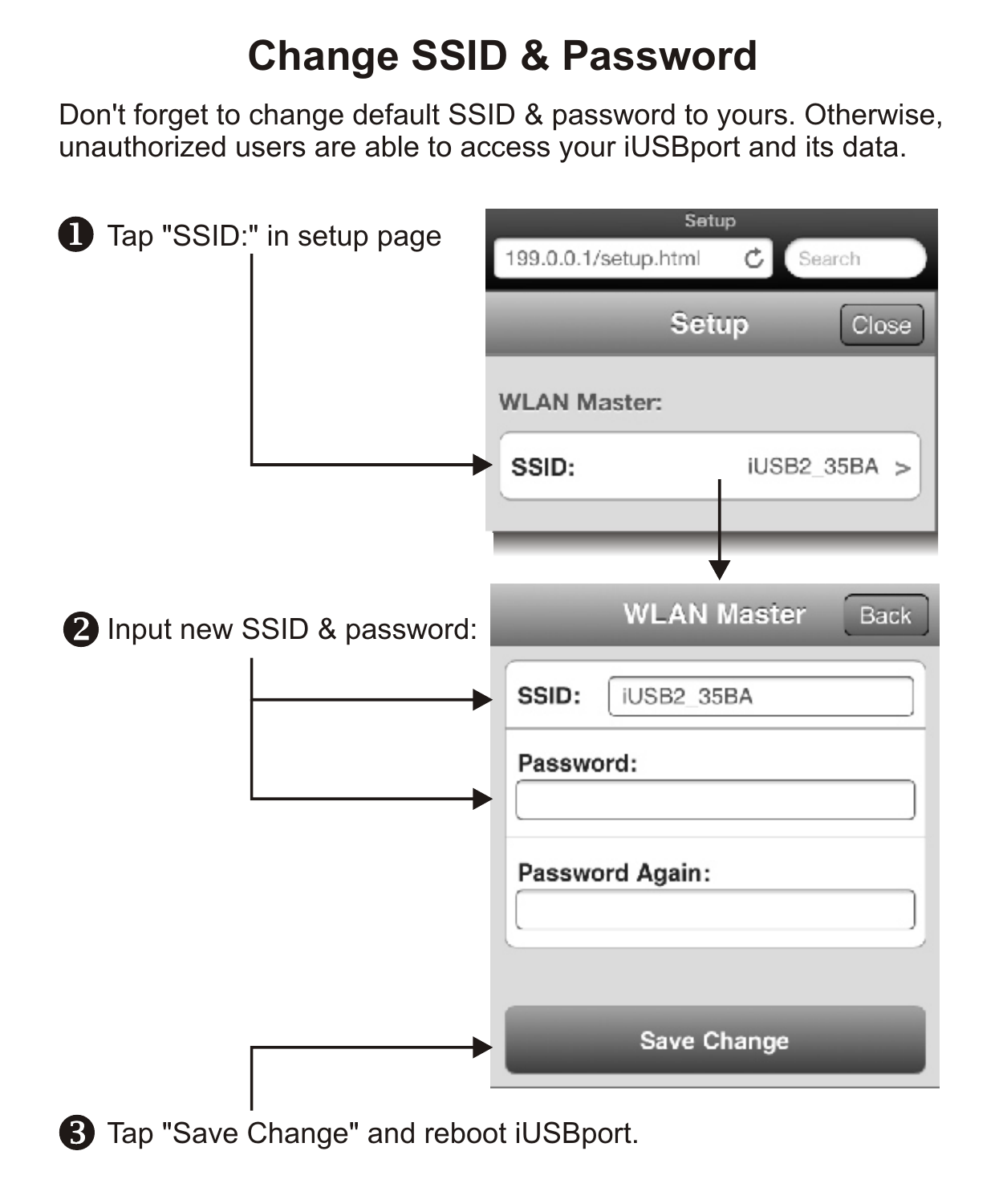#### **Connect iUSBport to an existing WiFi network**

If you want your mobile device (e.g. iPad, iPhone, smartphone, tablet, computer etc.) to access iUSBport and the Internet at the same time, you will need to connect iUSBport to an existing WiFi network. This mode is called "Infrastructure Mode". In this mode, you can access iUSBport with your mobile device and remain connected to the Internet at the same time.





**The default network mode of iUSBport is 'Access Point' mode. In order to switch to 'Infrastructure' mode, first turn on your wireless router. When the wireless router is working properly, turn on iUSBport. If iUSBport is powered on before the wireless router is turned on, iUSBport will not be able to find the wireless router.**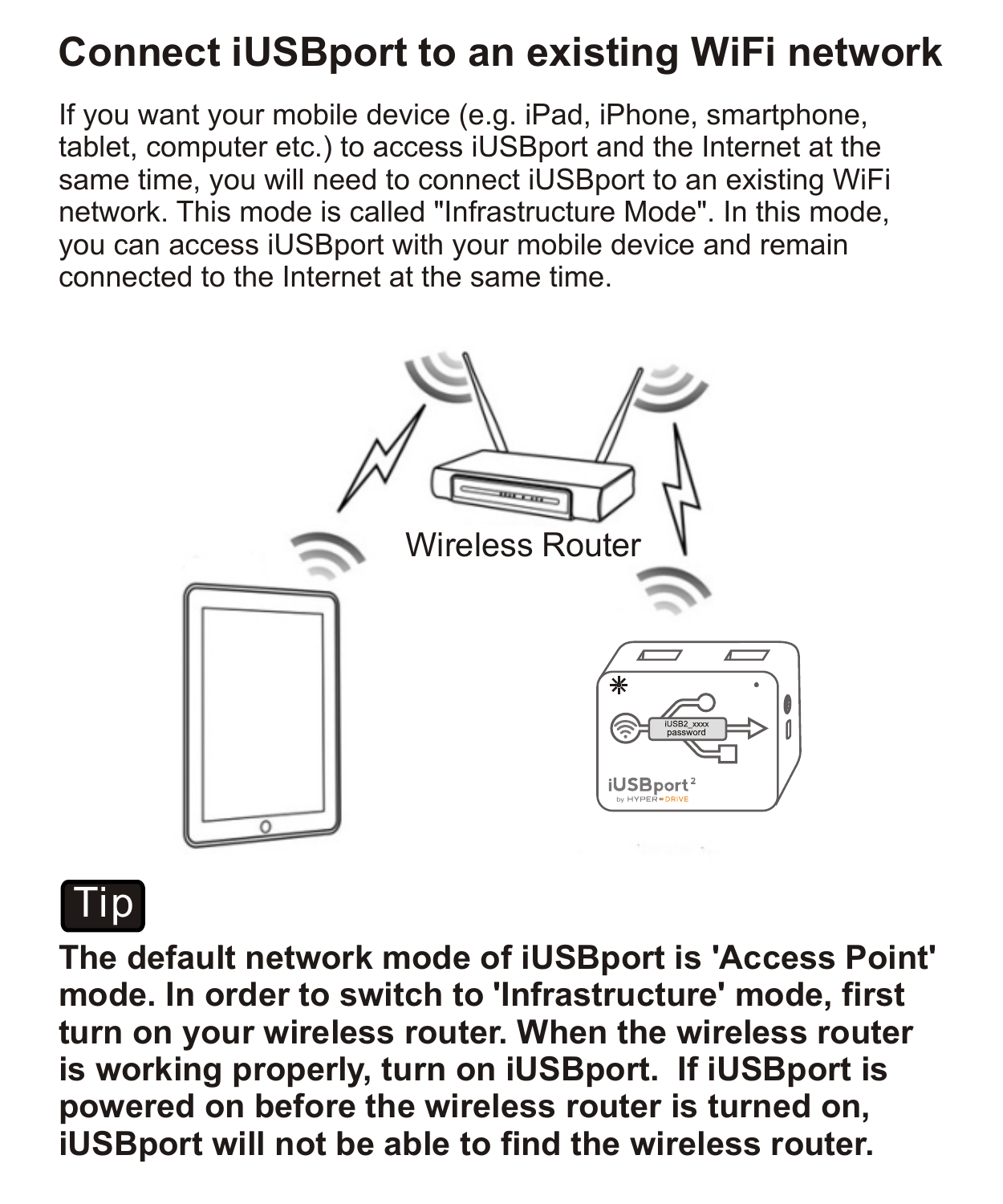#### **Connect iUSBport to an existing WiFi network**

**1** Tap "SSID:" in "WLAN Station:" function



Enter the network password, then click 'Ok' to save the password. If the network password is correct, you will see the wireless router SSID and IP address in setup page.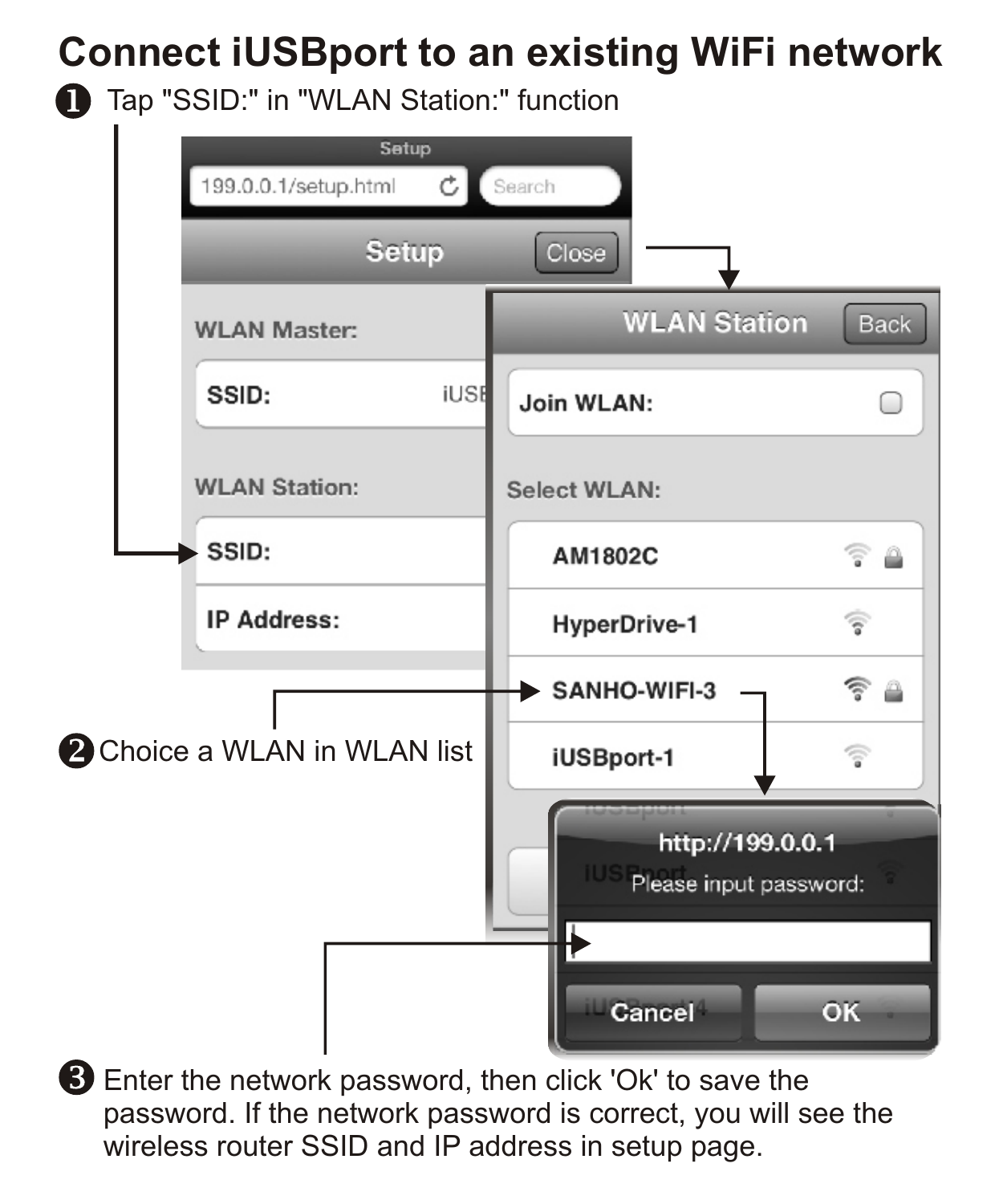### **Accessing iUSBport in Mac OS**

In the Finder Window, select 'Connect to Server' from the 'Go' menu.



Enter the IP address of iUSBport (in the format smb://<IP address>) in the 'Server Address' text box.

| $\theta$                                 | Connect to Server |        |         |
|------------------------------------------|-------------------|--------|---------|
| Server Address:                          |                   |        |         |
| smb://192.168.0.120<br>Favorite Servers: |                   |        |         |
|                                          |                   |        |         |
|                                          |                   |        |         |
| $\overline{z}$<br>Remove                 |                   | Browse | Connect |

Select 'Guest' and 'Connect' .

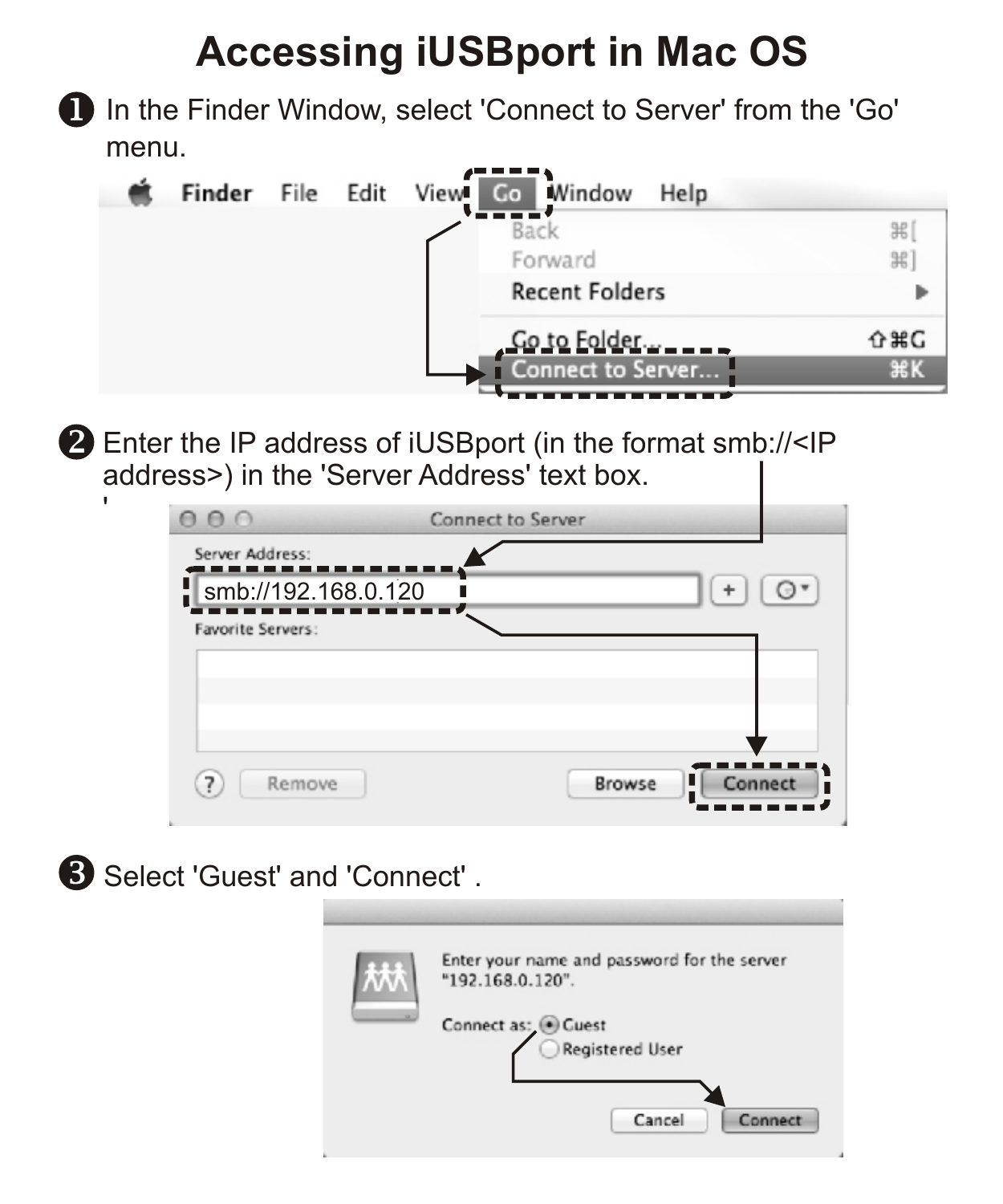#### **Accessing iUSBport in Windows**

Open 'My Computer' ;



Enter the IP address of iUSBport in the address bar;

#### **NOTE! Add two backslash before the IP address!**

| My Computer                                       |                                      |                     |
|---------------------------------------------------|--------------------------------------|---------------------|
| View<br>Favorites<br>Tools<br>File<br>Edit        | Help                                 |                     |
| Back -<br>Address 1192. 168. 0. 120               | Search<br>Folders<br>$111 -$         |                     |
| $\hat{\mathbf{x}}$<br><b>System Tasks</b>         | <b>Files Stored on This Computer</b> |                     |
| View system information<br>Add or remove programs | <b>Shared Documents</b>              | Administrator's Doc |

Click 'Go' or press Enter on the keyboard, and the iUSBport drive will show on the window.



Click 'iUSBport' to access the contents of iUSBport.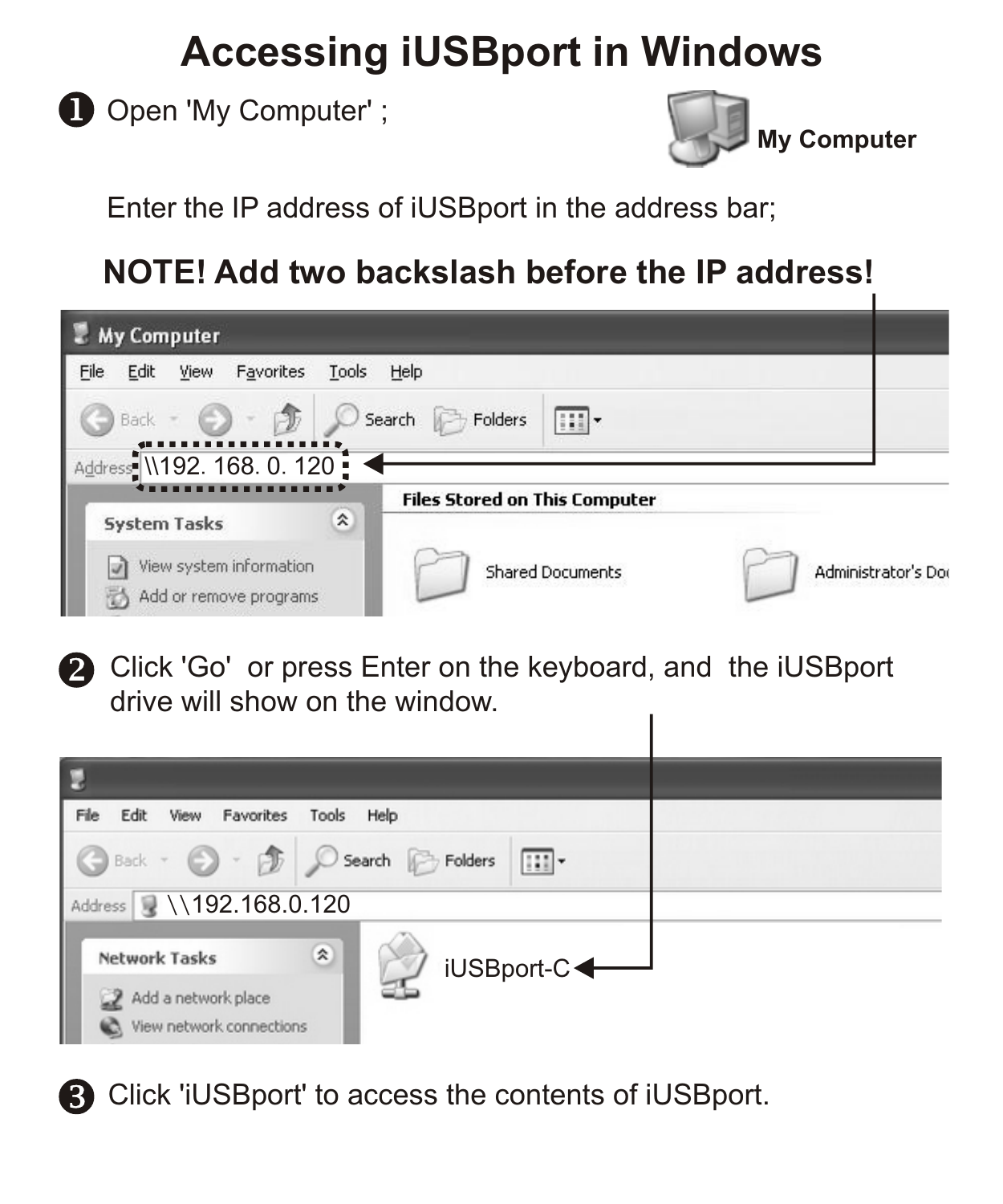#### **Standard Network Service List**

There are several standard network servers in iUSBport, such as FTP, DLNA, WebDAV and Samba servers. iUSBport can be accessed by standard FTP, DNLA, WebDAV or Samba client software. FTP and Samba servers support read and write operation if the storage device is 'FAT32' or 'NTFS' formatted .

#### **FTP Settings**

FTP server IP address: **199**.**0**.**0**.**1 (Access Point mode) (In infrastructure mode, use IP address that is shown on iUSBport LCD)** FTP server TCP/IP port number: 21 FTP server user name: anonymous FTP server password: <none>

#### **Samba Settings**

Samba server IP address: **199**.**0**.**0**.**1(Access Point mode) (In infrastructure mode, use IP address that is shown on iUSBport LCD)** Samba server TCP/IP port number: 139 Samba server user name: Guest Samba server password:  $\leq$ none>

#### **WebDav Settings**

#### Samba server IP address: **http://199**.**0**.**0**.**1:81/webdav**

(Access Point mode)

#### **(In infrastructure mode, use IP address that is shown on iUSBport LCD)**

WebDAV server user name: <none> WebDAV server password: <none>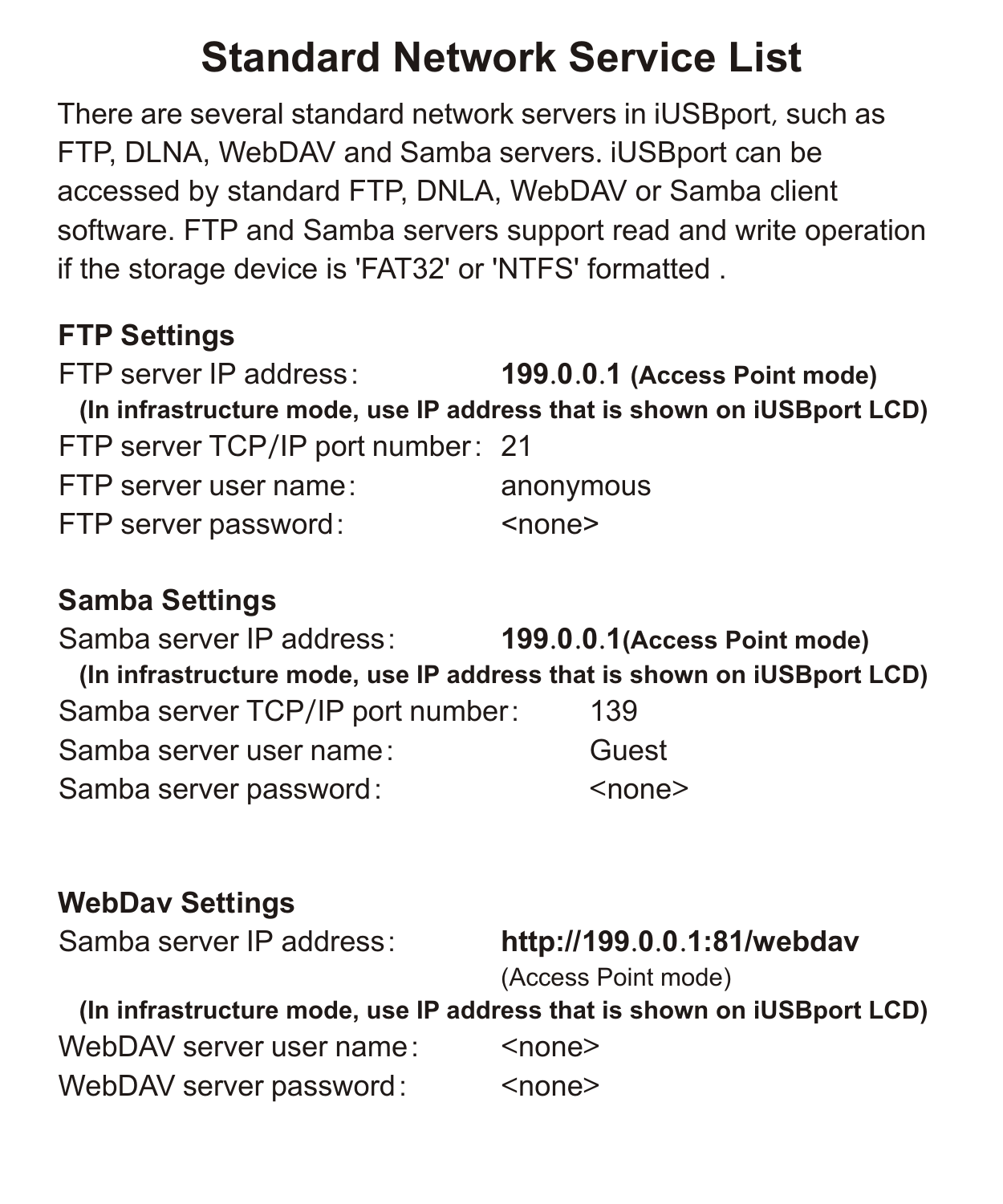### **Copy memory card to USB H.D.D.**

iUSBport can copy memory card from a USB card reader to a USB hard disk drive (FAT32 formatted). All files including photos and videos can be transferred into H.D.D. automatically.

Connect a USB hard disk drive to iUSBport. Wait for a while until LCD display "FS is Ok". If H.D.D. capacity is larger then 1TB, you may need to wait for over 40 seconds.

**2** Connect USB card reader with memory card to iUSBport.

When LCD display "Copy Card?", press power button once.



After successful copy, iUSBport will turn off itself. Otherwise, the error message will be displayed on LCD for about one hour!

# Tip

**The FAT32 file system is required for USB H.D.D. to perform copy operation.**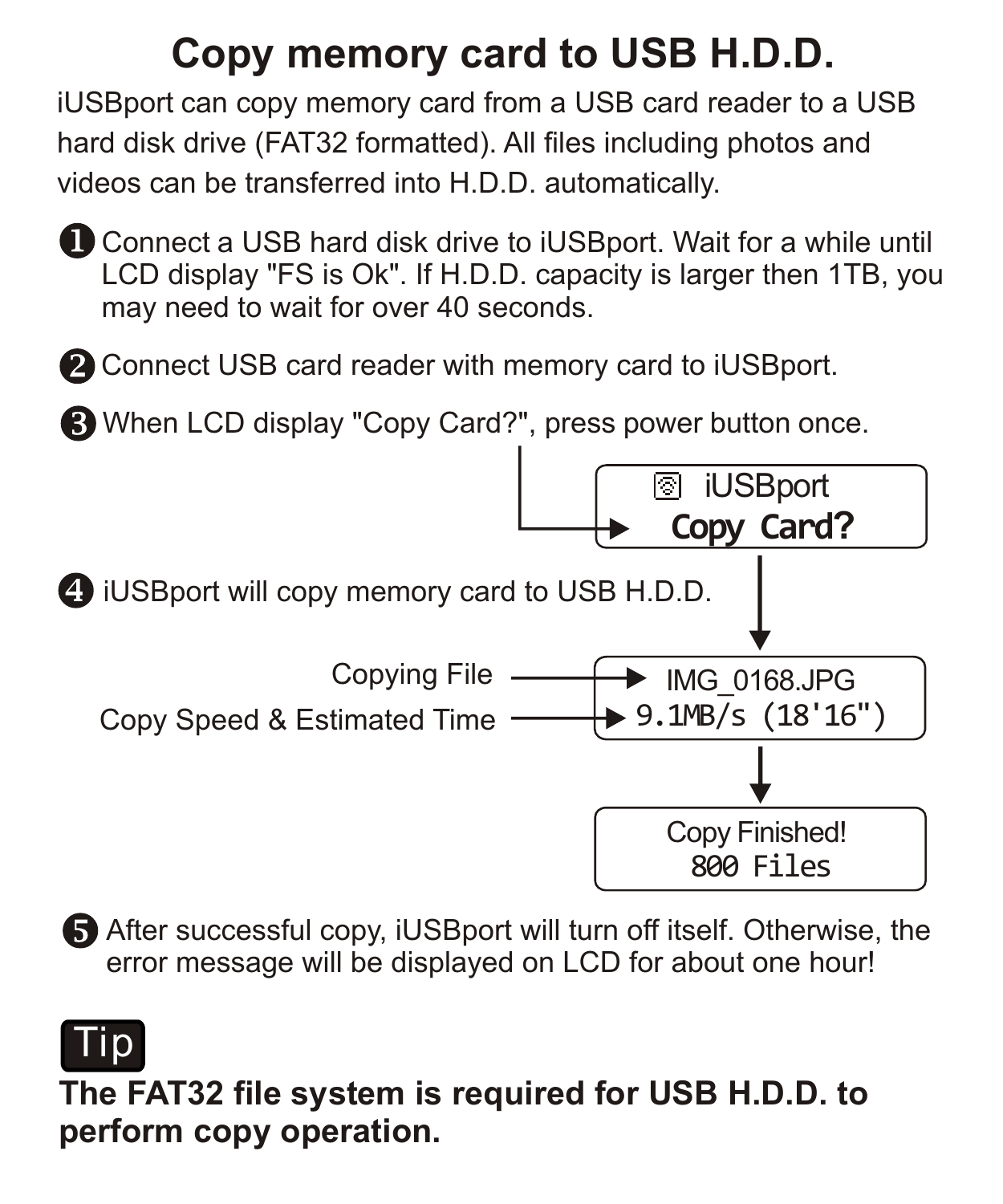# **Upgrading the Firmware**

The firmware of iUSBport can be upgraded to add new features and to address any software bugs.



Download firmware which should be named IUSBP2.SEF



**2** Copy IUSBP2.SEF to the root folder of USB storage device.



**B** Insert this USB storage device into iUSBport and it will display the following update message:  $\blacksquare$ 





**Press power button once to start updating.** 

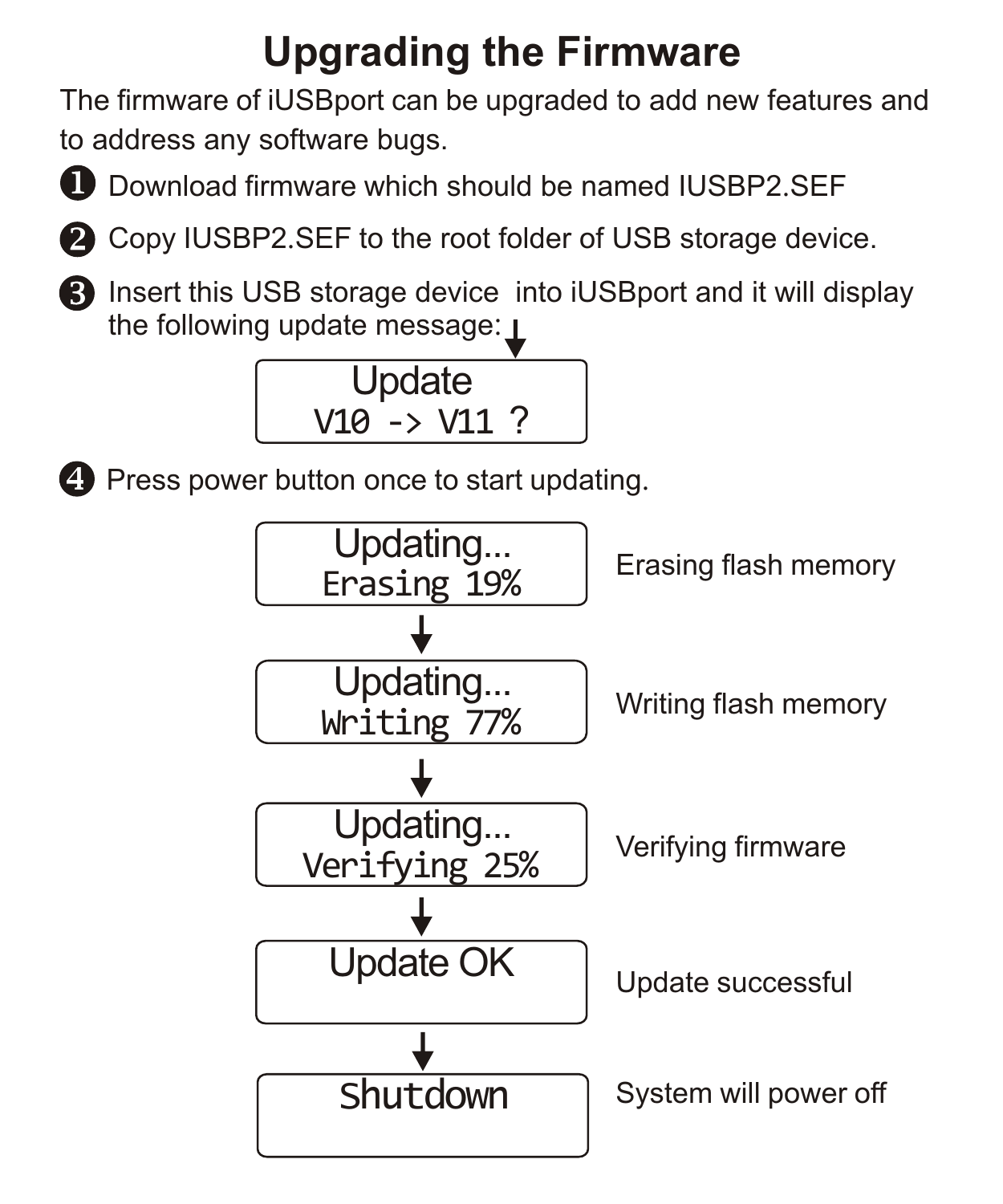# **Specification**

| Model <sup>-</sup>    | iUSBport2                                                              |
|-----------------------|------------------------------------------------------------------------|
| <b>USB Port:</b>      | USB2.0 High Speed 480MBps x 2                                          |
| Internal Flash:       | Optional Micro SDXC (Up to 64GB)                                       |
| Wireless:             | WiFi 802.11b/g/n                                                       |
| LCD:                  | Mono STN 132*32 with backlight                                         |
| Charging Rate:        | <b>DC 5V 2A</b>                                                        |
| Battery:              | 3300mAh 18650 Li-Poly                                                  |
| Standard Accessories: | USB Charging Cable x 1<br>Getting Started Guide x 1                    |
| Wireless Mode:        | Access Point Mode<br>Infrastructure Mode                               |
| Network Service:      | Web Server with extension<br>FTP Server/Samba Server/DLNA Server       |
| Compatible With:      | iPad/iPhone/Android/WiFi Devices<br>USB Mass Storage Compliant Devices |